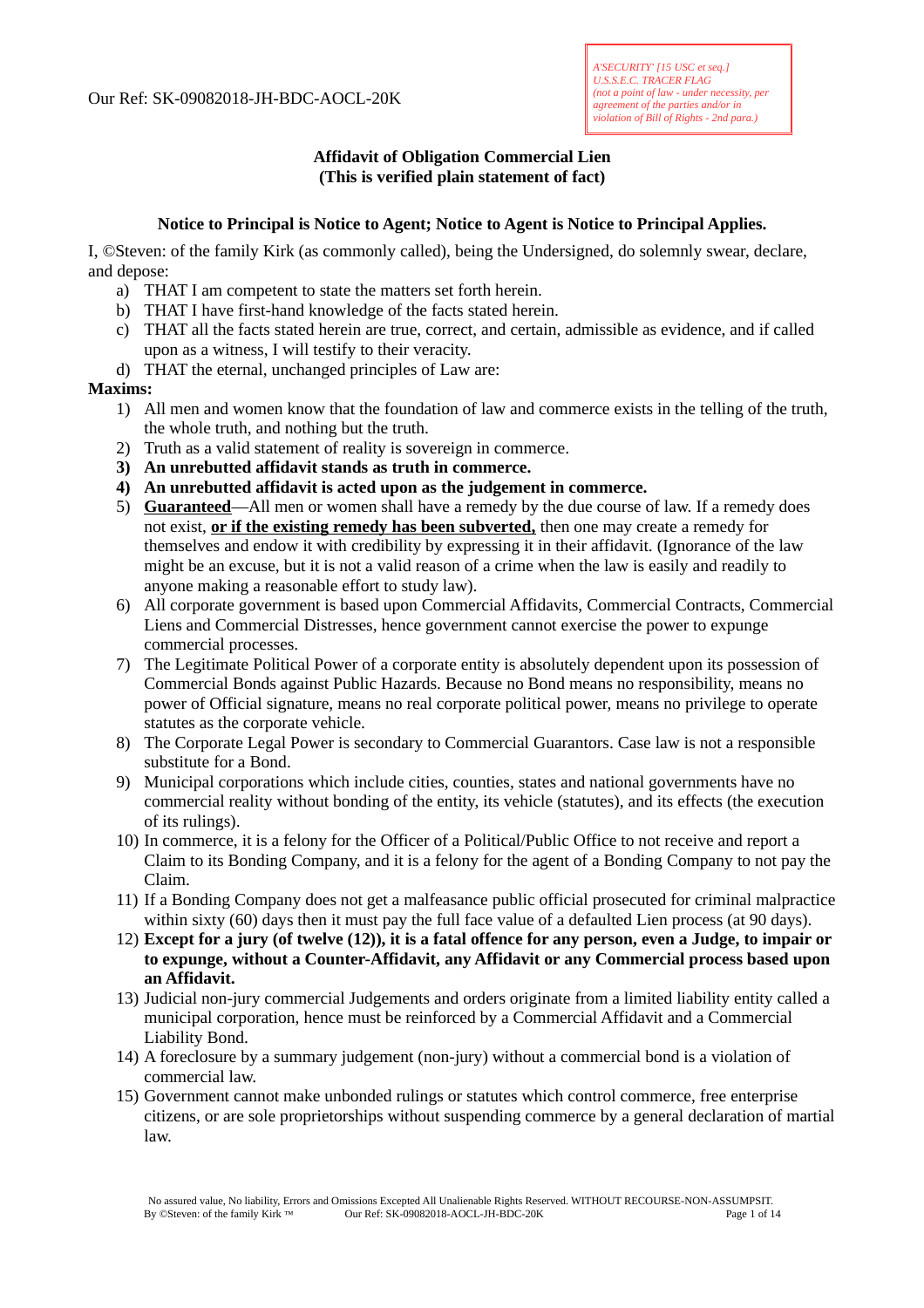16) It is tax fraud to use a court to settle a dispute/controversy which could be settled peacefully outside of or without the Court.

- 17) An official (officer of the court, policeman etc.) must demonstrate that he/she is individually bonded in order to use a summary process.
- 18) An official who impairs, debauches, voids or abridges an obligation of contract or the effect of a commercial lien without proper cause, becomes a lien debtor and his/her property becomes forfeited as the pledge to secure the lien. Pound breach (breach of impoundments) and rescue is a felony.
- 19) A party injured by the fraud of another may claim triple damages, plus the principal. "And Zacchaeus stood, and said unto the Lord: Behold, Lord, the half of my goods I give to the poor, and if I have taken any thing from any man by false accusation, I restore him fourfold." Luke 19:8.
- 20) It is against the law for a Judge to summarily remove, dismiss, dissolve or diminish a Commercial Lien.
- 21) Only the Lien Claimant or a Jury can dissolve a commercial lien.
- 22) Notice to agent is notice to principal; notice to principal is notice to agent.
- **23) PUBLIC HAZARD BONDING OF CORPORATE AGENTS All officials are required by state and municipal law to provide the name, address and telephone number of their public hazard and malpractice bonding company and the policy number of the bond and, if required, a copy of the policy describing the bonding coverage of their specific job performance. Failure to provide this information constitutes corporate and limited liability insurance fraud (15 USC) and is prim-a-facie evidence and grounds to impose a lien upon the official personally to secure their public oath and service of office.**

# **Bouvier's Maxims**

- 1) Contra veritatem lex numquam aliquid permittit. The law never suffers anything contrary to truth. 2 Co. Inst. 252. But sometimes it allows a conclusive presumption in opposition to truth. See 3 Bouv. Inst. n. 3061.
- 2) Contractus ex turpi causa, vel contra bonos mores nullus est. A contract founded on a base and unlawful consideration, or against good morals, is null. Hob. 167; Dig. 2, 14, 27, 4.
- 3) Culpa lata aequiparatur dolo. A concealed fault is equal to a deceit.
- 4) Ei incumbit probatio qui dicit, non qui negat. The burden of the proof lies upon him who affirms, not he who denies. Dig. 22, 3, 2; Tait on Ev. 1; 1 Phil. Ev. 194; 1 Greenl. Ev. Sec. 74; 3 Louis. R. 83; 2 Dan. Pr. 408; 4 Bouv Inst. n. 4411.
- 5) Error qui non resistitur, approbatur. An error not resisted is approved. Doct. & Stud. c. 70.
- 6) Ex dolo malo non oritur action. Out of fraud no action arises. Cowper, 343; Broom's Max. 349.
- 7) Ex facto jus oritur. Law arises out of fact; that is, its application must be to facts.
- 8) Ex tota materia emergat resolutio. The construction or resolution should arise out of the whole subject matter.
- 9) Fraus est celare fraudem. It is a fraud to conceal a fraud. 1 Vern. 270.
- 10) Fraus latet in generalibus. Fraud lies hid in general expressions.
- 11) Idem est facere, et nolle prohibere cum possis. It is the same thing to do a thing as not to prohibit it when in your power. 3 Co. Inst. 178.
- 12) Incerta pro nullius habentur. Things uncertain are held for nothing. Dav. 33.
- 13) Incerta quantitas vitiat acium. An uncertain quantity vitiates the act. 1 Roll. R.
- 14) Invito beneficium non datur. No one is obliged to accept a benefit against his consent. Dig. 50, 17, 69. But if he does not dissent he will be considered as assenting. Vide Assent.
- 15) Judex damnatur cum nocens absolvitur. The judge is condemned when the guilty are acquitted.
- 16) Judicium non suo judice datum nullius est momenti. A judgment given by an improper judge is of no moment. 11 Co. 76.
- 17) Manga negligentia culpa est, magna culpa dolus est. Gross negligence is a fault, gross fault is a fraud. Dig 50,

16, 226.

18) Magna culpa dolus est. Great neglect is equivalent to fraud. Dig. 50, 16, 226; 2 Spears, R. 256; 1 Bouv. Inst. n. 646.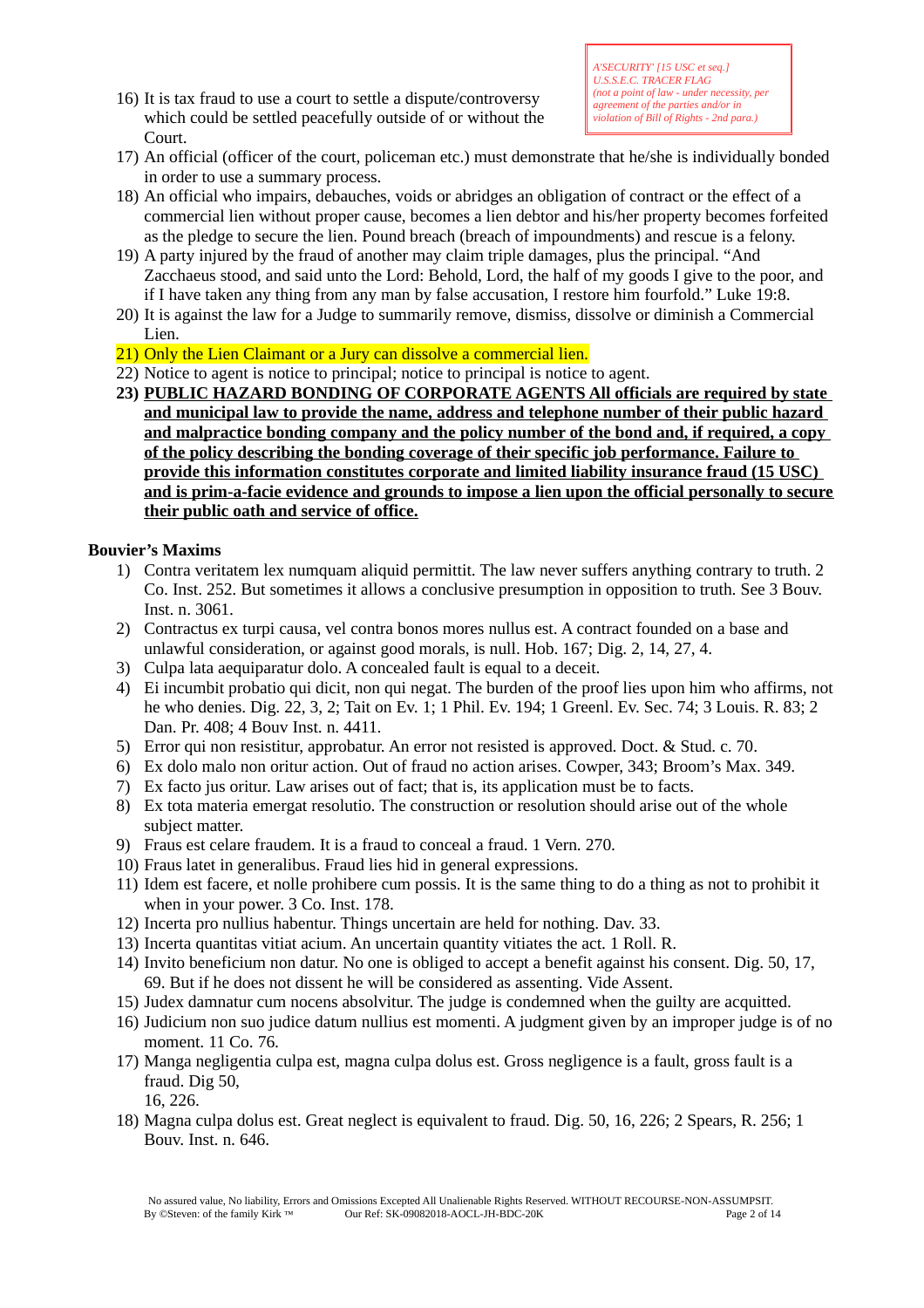19) Peccatum peccato addit qui culpae quam facit patrocinium defensionis adjungit. He adds one offence to another, who, when he commits a crime, joins to it the protection of a defence. 5 Co. 49.

- 20) Quando do una et eadem re, duo onerabiles existunt, unus, pro insufficientia alterius, de integro onerabitur. When two persons are liable on a joint obligation, if one makes default the other must bear the whole. 2 Co. Inst. 277.
- 21) Qui non libere veritatem pronunciat, proditor est verilatis. He, who does not willingly speak the truth, is a betrayer of the truth.
- 22) Qui non obstat quod obstare potest facere videtur. He who does not prevent what he can seems to commit the thing. 2 Co. Inst. 146.
- 23) Qui non prohibit quod prohibere potest assentire videtur. He, who does not forbid what he can forbid, seems to assent. 2 Inst. 305.
- 24) Qui non propulsat injuriam quando potest, infert. He, who does not repel a wrong when he can, induces it. Jenk. Cent. 271.
- 25) Qui tacet consentire videtur. He who is silent appears to consent. Jenk. Cent. 32.
- 26) Reprobata pecunia liberat solventum. Money refused liberates the debtor. 9 Co. 79.

# **FRAUD ACT 2006**

# **1 Fraud**

- (1) A person is guilty of fraud if he is in breach of any of the sections listed on subsection
- (2) which provide for different ways of committing the offence.
- (3) The sections are –
- (a) section 2 (**fraud by false representation**),
- (b) section 3 (**fraud by failing to disclose information**), and

(c) section 4 (**fraud by abuse of position**).

### **Private & International Law**

#### UNIDROIT PRINCIPLES OF INTERNATIONAL COMMERCIAL CONTRACTS

#### **Article 3.8 – Fraud**

A party may avoid the contract when it has been led to conclude the contract by the other party's fraudulent representation, including language, practices, or fraudulent non-disclosure of circumstances which,

according to reasonable standards of fair dealing, the latter party should have disclosed.

#### **Article 5.1.3 – Cooperation between the parties**

Each party shall cooperate with the other party when such co-operation may reasonably be expected for the performance of that party's obligations.

#### **Article 7.3.4 – Adequate Assurance of Due Performance**

A party who reasonably believes that there will be a fundamental

non-performance by the other party may meanwhile withhold its performance. Where this assurance is not provided within a reasonable time the party demanding it may terminate the contract.

#### **Article 7.4.1 – Right to damages**

Any non-performance gives the aggrieved party a right to damages either exclusively or in conjunction with any other remedies except where the non-performance is excused under these principles.

#### **Article 7.4.2 – Full compensation**

(1) The aggrieved party is entitled to full compensation for harm sustained as a result of the nonperformance. Such harm includes both any loss which it suffered and any gain of which it was deprived, taking into account any gain to the aggrieved party resulting from its avoidance of cost or harm (2) Such harm may be non-pecuniary and includes, for instance, physical suffering and emotional distress.

# **I strongly suggest you seek lawful advice on this issue which are below our UNALIENABLE RIGHTS**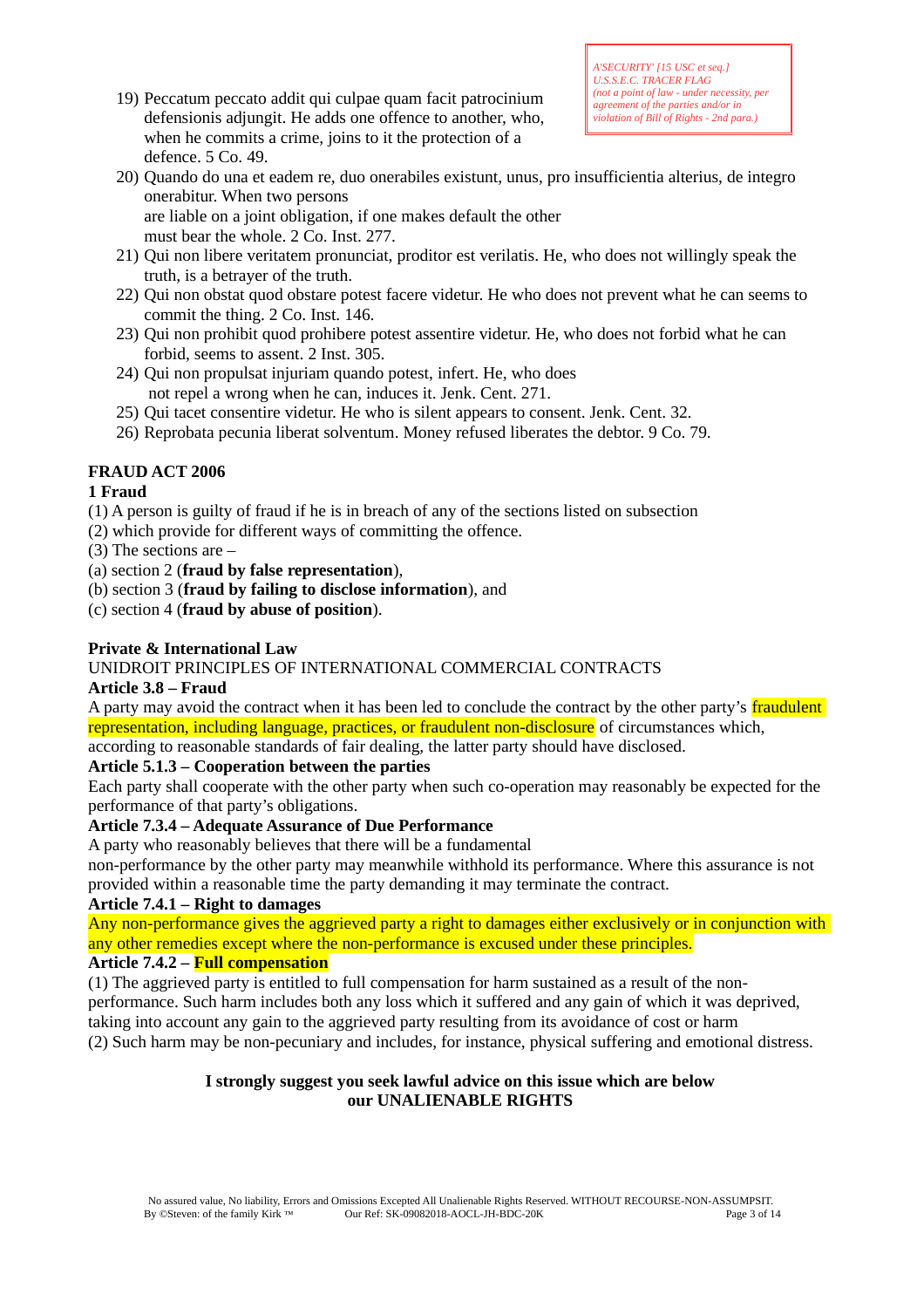# **UNALIENABLE RIGHTS**

Unalienable Rights are the Inherent, Sovereign, Natural Rights that existed before the creation of the State, and which, being antecedent to and above the State, can never be taken away, diminished, altered, or levied by the State, except by Due Process of Law. Nor can any Unalienable Right be fundamentally removed or waived by contract. whether by non-disclosure, which is fraud and unenforceable in Law, or knowingly by sufferance, which is contrary to the Spirit of the Law and prejudicial to Sovereignty.

The Original, Permanent, Unalienable Rights of every Man or Woman, include:

The Right to Life, Freedom, Health and the Pursuit of Happiness

The Right to Contract, or Not to Contract, which is Unlimited

The Right to Earn a Living Income by being Compensated with Wages or a Salary in a Fair Exchange for one's Work

The Right to Travel in the Ordinary Course of one's Life and Business

The Right to Privacy and Confidentiality, free from Unwarranted Invasion

The Right to Own, and Hold Property, lawfully without Trespass

The Right to Self-Defence when threatened with Harm, Loss, or Deceit

The Right to Due Process of Law, with Notice and Opportunity to Defend

The Right to be Presumed Innocent, suffering No Detention or Arrest, No Search or Seizure, without Reasonable Cause

The Right to Remain Silent when accused, to avoid Self-Incrimination

The Right to Equality in the eyes of the Law, and to Equal Representation

The Right to Trial by Jury, being an Impartial Panel of one's Peers

The Right to Appeal in Law against Conviction or Sentence, or both

The Right to Expose Knowledge necessary to one's Rights and Freedoms

The Right to Peaceful Association, Assembly, Expression, and Protest

The Right to Practice a Religion, and to have Beliefs, of one's choosing

The Right to Love, and to Consensual Marriage with Children, as a Family

The Right to Security from Abuse, Persecution, Tyranny, and War

The Right to Refuse to Kill under command, by reason of Conscience

The Right to Live in Peace and be left alone when Law-Abiding

Surely, the most critical failure of The People is their failure to ensure the teaching and common knowledge of their Unalienable Rights. If you do not know your Rights, you effectively have none. By the path of Ignorance, whether by Apathy or Deception, The People arrive in a State of Exploitation, Oppression, and Tyranny.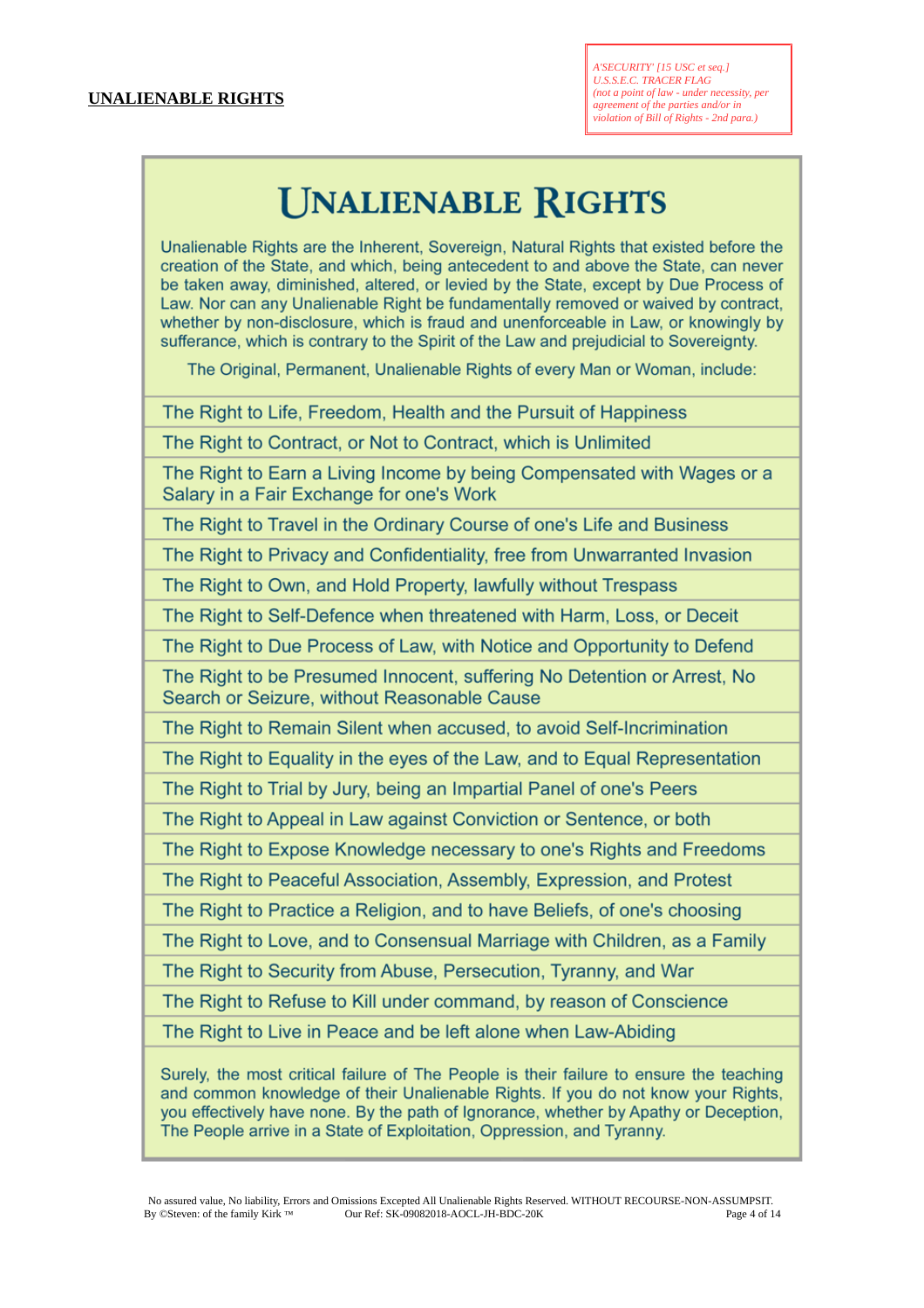*A'SECURITY' [15 USC et seq.] U.S.S.E.C. TRACER FLAG (not a point of law - under necessity, per agreement of the parties and/or in violation of Bill of Rights - 2nd para.)*

#### **Parties:**

Steven Kirk/my/myself/I/Lien Claimant Our Ref: SK-09082018-JH-BDC-AOCL-20K C/o Notary/Commissioner of Oaths/Acceptor

# Jo Hewitt/**Lien Debtor(s)**

C/o Address: Blaby District Council Desford Road Narborough Leicester LE19 2EP

# **Other PARTIES/Lien Debtors:**

# Jane Toman/**Lien Debtor(s)**

C/o Address: Blaby District Council Desford Road Narborough Leicester **LE19 2EP**

JOHN DOES 1-10

Name: Address,

# **Other Parties involved.**

Name: Address:

# **Allegations:**

Allegations arise from a wilful neglect of duty, trespass on my Unalienable Rights, the Bill of Rights 1688, fraud, **fraud by non-disclosure**, conspiracy to commit fraud willingly.

The allegations that follow are within this AFFIDAVIT OF OBLIGATION COMMERCIAL LIEN sworn and witnessed under my full commercial liability with the penalty of perjury are "true, correct, and complete (certain)," on this day dated and witnessed below on the very last page of this Affidavit of Obligation Commercial Lien.

- 1. That I served a Noticed Of Interested dated 28<sup>th</sup> JULY 2018 sent by signed for delivery service number GK9584 6955 1GB was delivered and signed for on the  $30<sup>th</sup>$  JULY 2018 with Our Ref: SK-30072018-NOI-JH-BDC-10K.
- 2. That I gave you Jo Hewitt seven (7) days to reply with substance/proof to the contrary to my allegations/claims.
- 3. That No reply was received from you Jo Hewitt let alone with any substance.
- 4. That you have committed a tort or torts against myself the living man by way of threats with menace when you Jo Hewitt have no authority whatsoever over myself the living man.
- 5. That you Jo Hewitt have been recorded on CCTV clearly "doing your job" which is totally UNLAWFUL and are committing torts against myself the living man.
- 6. That I put the evidence on my YouTube channel to prove my claim.
- 7. That there was clearly a Warning Legal Notice stuck on the INSIDE of my private conveyance.
- 8. That the said Warning Legal Notice stated the following:
	- a) **LEGAL NOTICE**

b) Anything attached to this vehicle without prior written consent will be removed by force if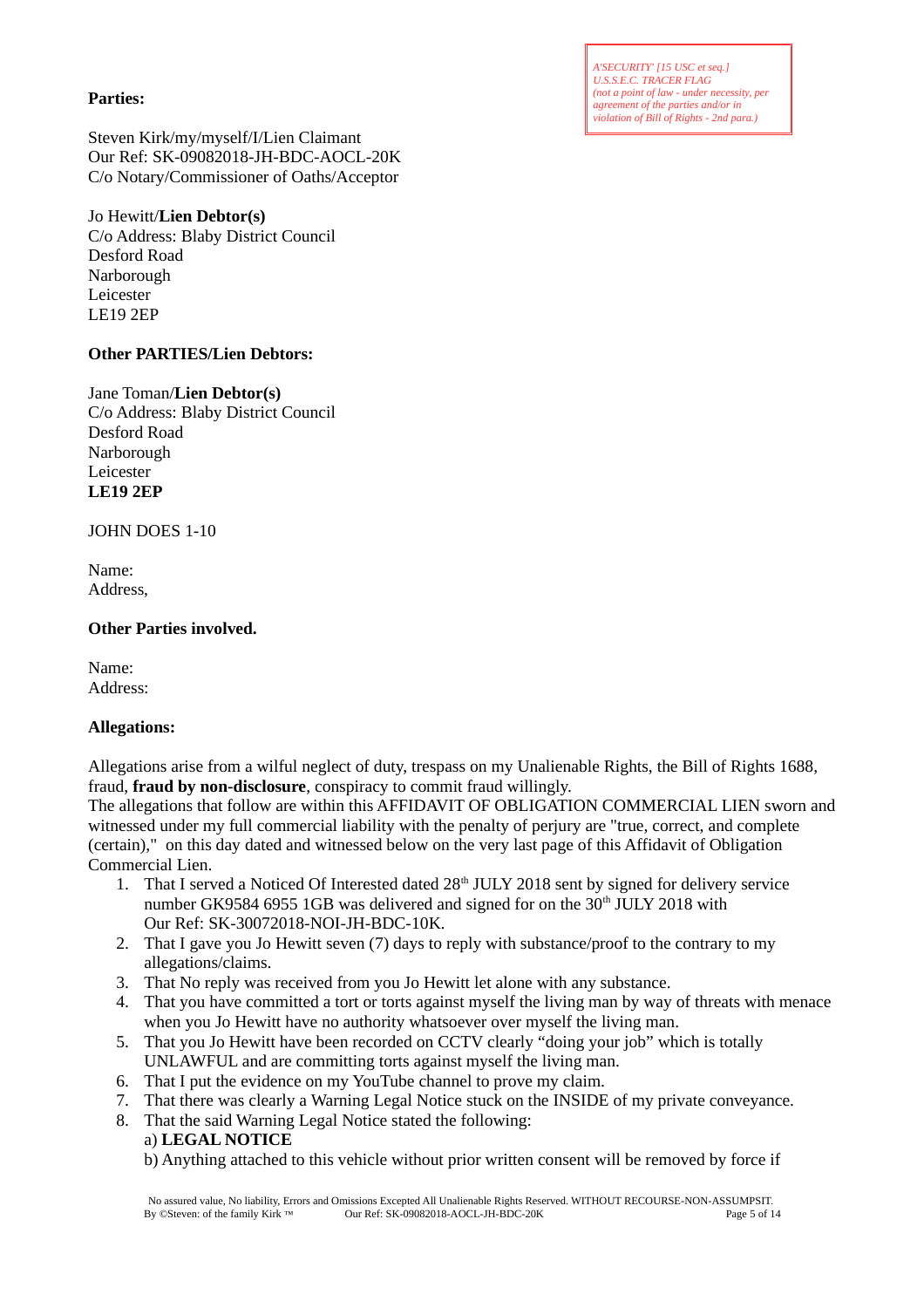necessary and will incur a removal fee of c) £10,000.00 payable on demand

*A'SECURITY' [15 USC et seq.] U.S.S.E.C. TRACER FLAG (not a point of law - under necessity, per agreement of the parties and/or in violation of Bill of Rights - 2nd para.)*

- d) Failure to understand this Notice or Notice this Notice is inexcusable.
- e) notice to agent is notice to principal and notice to principal is notice to agent.
- 9. That failure to see a clear visible, readable legal notice especially when you Jo Hewitt took many photos of your pride of your work is INEXCUSABLE.
- 10. That you Jo Hewitt have been served a bill for your acceptance/agreement to put a unlawful threats with menace notice on my private conveyance and have agreed to pay the agreed fee.
- 11. That you Jo Hewitt are seen to be in dishonour and this affidavit of obligation commercial lien is an indication of my intent should you fail to pay your bill or rebut point-for-point my allegations with substance sworn under full liability under Oath. The Truth, the whole Truth and nothing but the Truth.
- 12. All corporate laws are secondary to common law which can not be change in any way by the state.
- 13. All corporations, governments and the banking industry are FORECLOSED therefore are all trading **illegally and unlawfully** as of the  $25<sup>th</sup>$  December 2012. therefore no law maker can be a law maker/enforcer.
- 14. THAT Commercial processes (including this Affidavit of obligation commercial lien and the required responses to it) ARE NON-JUDICIAL and pre-judicial because: a.) No judge, court, government or any agencies thereof, or any other third parties whatsoever, can abrogate anyone's Affidavit of Truth; and b.) Only a party affected by an Affidavit can speak and act for himself and is solely responsible for responding with his own Affidavit of Truth, which no one else can do for him.
- 15. THAT the lawful seizure, collection, and transfer of ownership of money or property must be effected by means of a valid Commercial Lien.
- 16. THAT I am not the creation or chattel property of any person or any government agency, corporation, private company whatsoever. I am not under any obligation whatsoever to any governmental agency, state or federal (i.e. union), or any of their self-passed laws, statutes, regulations or policies.
- 17. THAT any and all of the various papers, documents, adhesion contracts, or "agreements" I may have signed with any government agency, private company, corporations or entity or any others that might be construed to indicate a conclusion contrary to my herein-below assertions were made, signed by me on the basis of mistake due to lack of full disclosure creating a deliberate lack of full knowledge, a deliberate action of fraud, non-disclosure, concealment of material fact, and misrepresentation. Such action thereby creates a stressful situation of duress and intimidation, vitiating all documents by such action of fraud.
- 18. THAT it is the sincerest belief and spiritual conviction of this lien claimant that slavery and peonage are immoral, are violations of the First Precept of Commercial Law ("a workman is worthy of his hire"), that fraud, misrepresentation, nondisclosure, intimidation, deceit, concealment of material fact, lying, and treachery are morally wrong.
- 19. THAT I have absolutely no desire whatsoever to be a "client" (slave) of any governmental agency, state or federal (i.e. union), or any of their Principals, or the "United Kingdom," or to incur any debts or obligations to said entities for whatever "benefits" said entities might purpose to provide or seek to provide to this lien claimant, or be directed by, subject to, or accountable to any parties other than my own conscience and best judgement for the purpose of preserving inviolate my unalienable/inalienable indefeasible rights to life, liberty, freedom and property while engaging in the honourable, productive, and non-harmful activities of my life.
- 20. THAT I, ©Steven: of the family Kirk, am the sole and absolute owner of myself, my body, and my estate, and possess unconditional, allodial, sovereign title thereto, and that I abjure, renounce, forsake, and disavow utterly and absolutely now and forever all presumptions of power, authority, or right by any governmental agency, private companies, corporations, its Principals, over the rights, life, liberty, freedom or property of this claimant from whatever source presumed or derived.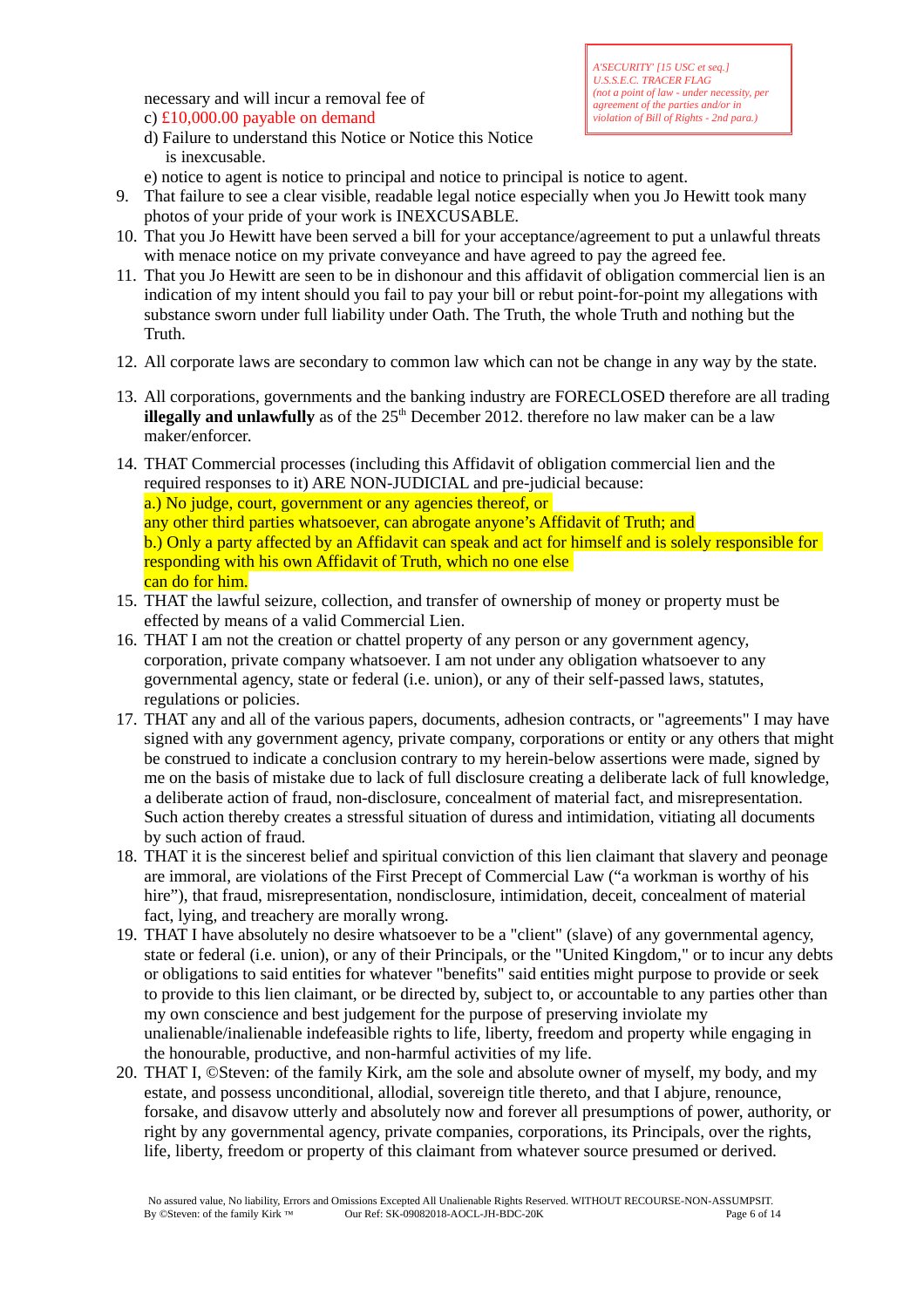*A'SECURITY' [15 USC et seq.] U.S.S.E.C. TRACER FLAG (not a point of law - under necessity, per agreement of the parties and/or in violation of Bill of Rights - 2nd para.)*

- 21. THAT I, the claimant, am NOT a Legal Fiction Person (as defined in a Law Dictionary) "MR STEVEN KIRK" as being a Corporate Entity (incorporated or non-incorporated) or some other kind of Partnership, BUT INSTEAD a living breathing, sovereign, flesh and blood man with a living soul, with a distinct Mind that is capable of possessing personal knowledge commonly called ©Steven: (of the family Kirk, when necessary to distinguish my Clan).
- 22. THAT all parties **who act against (JOHN DOE 1-10)** this lien claimant on their alleged basis must produce the Commercial Affidavits of TRUTH, sworn by the claimants to be "true, correct, and complete (certain)," which prove the origin and foundation of their claims and include providing the contract(s) or agreement(s) *with the signature of this lien claimant thereon* wherein this lien claimant has knowingly, intentionally, and voluntarily, in full legal and lawful capacity, agreed to waive or surrender rights to "Lien Debtors" their Principals, or the "United Kingdom" or agreed to become subject to or the slave or property of said entities in any way or in any jurisdiction whatsoever.
- 23. In order for a crime to exist, four elements must exist; there must be a defined crime, there must be a victim, and that the victim must have been damaged, and the intent must be established on the part of the accused. Without proof of all four elements, no crime can said to have been committed. In this Affidavit, crimes are defined – namely the unlawful ejection and the lack of Duty of Care, the lien claimant is the victim, this Affidavit of obligation commercial lien verifies the damages, and the intent is established at the end of the thirty (30) day grace period, if the Lien Debtors fail to rebut (respond to) the/any wrongs they have been a party to as noted herein.
- 24. All Parties who proceed to act or assist in said actions, against this lien claimant, ©Steven: of the family Kirk, (JOHN DOE 1-10)without thorough, verifiable, point-by-point rebuttal of each and every point set forth in this Affidavit shall be immediately charged with criminal fraud, theft, conspiracy of extortion, theft and fraud, and commercial liens shall be placed against all their real and personal properties (defined crimes: criminal conspiracy, robbery, misprision of felony, conspiracy against the rights of peoples, extortion, fraud and false statements, and other such crimes as are related to issues of RACKETEERING plus such Constitutional violations not listed combined and described simply as TREASON); and
- 25. All court costs and legal fees relating to this instant case shall be paid by those who have drawn the Undersigned claimant ©Steven: of the family Kirk into this instant matter.
- 26. THAT failure to respond as herein required to this claimant, within the herein a prescribed time of thirty (30) days will be deemed by this claimant to invoke the doctrine of acquiescence and admission, to recover, in commerce, for damages, penalties, interest and costs.
- 27. THAT this Affidavit of Obligation Commercial lien, Notice and Warning of Commercial Grace, is the ONE AND ONLY such Notice and Warning. If all actions are not abated within thirty (30) days, it shall be considered a wilful disregard for this Notice and Warning, and such shall engender the immediate filing of a Notice of Fault and a Opportunity to Cure. Three (3) days will be given to rebut or pay up.
- 28. THAT the foundation of Commercial Law, being based on certain eternally just, valid, and moral precepts, has remained unchanged for at least six (6) millennia. Said Commercial Law forms the underpinnings of Western Civilization if not all Nations, Law, and Commerce in the world, is NON-JUDICIAL, and is prior and superior to, the basis of, and cannot be set aside or overruled by, the statutes of any governments, legislatures, quasi-governmental agencies, or courts. It is therefore an inherent obligation on all Authorities, Officials, Governments, Legislatures, Governmental or Quasigovernmental Agencies, Courts, Judges, Attorneys, and all aspects and Agents of all Law Enforcement Agencies to uphold said Commercial Law, without which said entities are violating the just basis of their alleged authority and serving to disintegrate the society they allegedly exist to protect.
- 29. THAT I, ©Steven: of the family Kirk, the Undersigned Lien claimant, depose and certify that I have written the foregoing with intent and understanding of purpose, and believe the statements, allegations, demands and contents herein to be true, correct, and complete, commercially reasonable, and just, to the best of my knowledge and belief.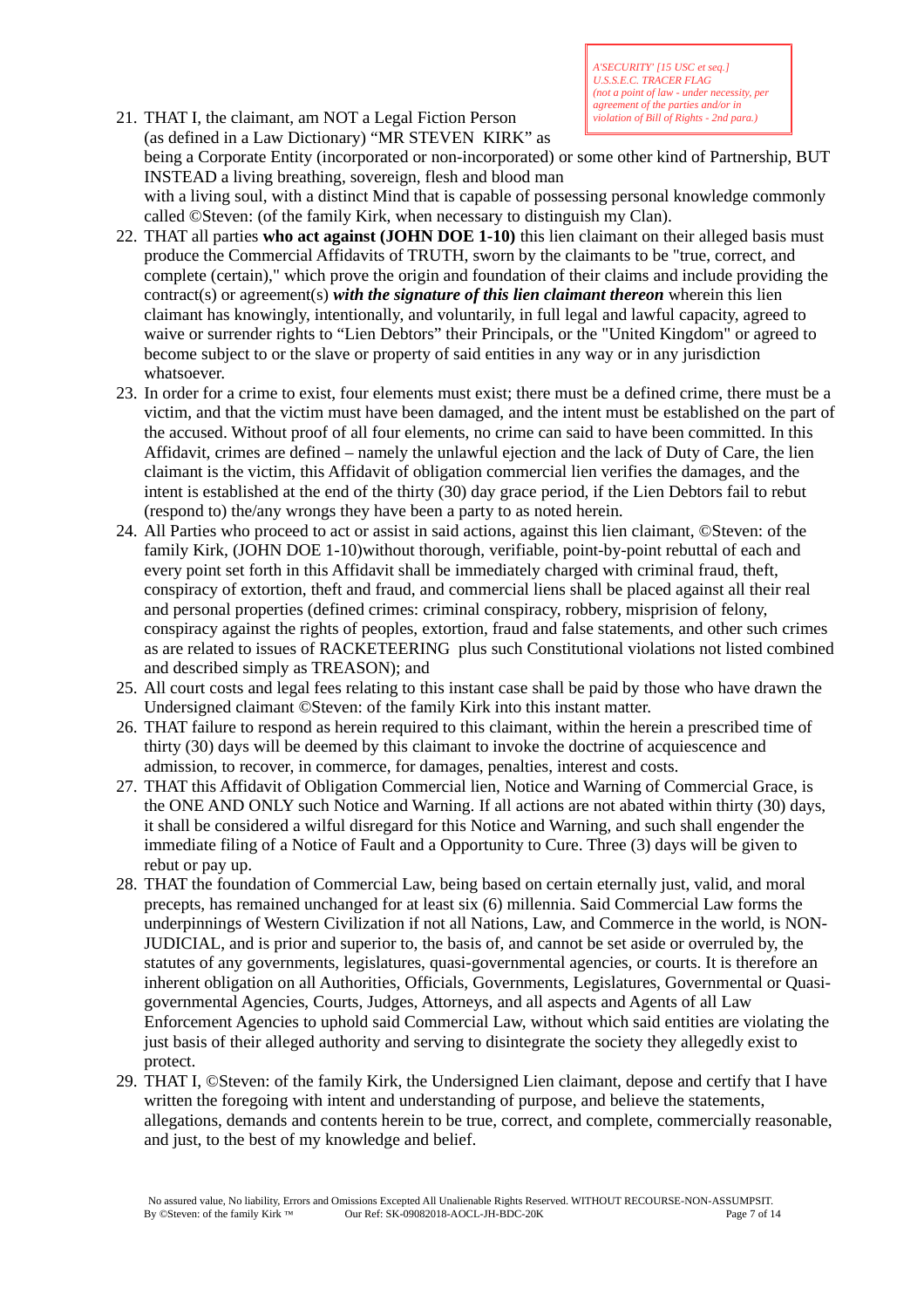# **DULY VERIFIED DECLARATION OF FACTS:**

30. I am the sole lawful and legal REGISTERED owner,

custodian, and trustee of my BE'ing, any and all creations therefrom, and property thereof, UCC Doc. File No.'s 2012127810, 2012127854, 2012127907, 2012127914, restated and incorporated here by reference as if set forth in full, original notice of DECLARATION OF FACTS by public registration made and given by the One People's Public Trust, hereafter "OPPT". I have and do knowingly, willingly, and intentionally adopt, reconfirm, and ratify said DECLARATION OF FACTS as my own duly verified due DECLARATION OF FACTS, nunc pro tunc praeterea preterea, unrebutted as a matter of law, as matter of fact, and as a matter of public policy, hereafter "Lien Claimant".

# **DULY VERIFIED NOTICE:**

- 31. Lien Claimant duly gives and makes notice to Lien debtors that Lien Claimant DOES NOT CONSENT to any unlawful and illegal devaluing, diminishing, abrogating, subjugating, subordinating, usurping, invading, violating or theft of Lien Claimant's duly secured BE'ing, any and all creations therefrom, and property thereof.
- 32. Lien Claimant duly makes and gives you due notice that Lien debtors is lawfully and legally responsible and liable, in principal and triple damages under common law, for any and all unlawful and illegal actions against Lien Claimant by Lien debtors causing and resulting in any and all damage to Lien Claimant, inclusive of physical harm, physical detention, property seizure, property damage, financial damage, or any other damage of Lien Claimant's measurable energy.
- 33. Lien debtors attention is directed to the DECLARATION OF FACTS, specifically the foreclosure in late 2012, of the world's corporations operating under the guise of the people's governments, banks and all other corporations for cause of treason against and the damage of the one people of this planet without their knowing, willing and intentional consent, specifically:

#### **Government Charters Cancelled: (Refer: DECLARATION OF FACTS: UCC Doc # 2012127914 Nov 28 2012)**

34. "...That any and all CHARTERS, inclusive of The United States Federal Government, UNITED STATES, "STATE of ...", Inclusive of any and all abbreviations, idem sonans, or other legal, financial or managerial forms, **any and all international equivalents**, inclusive of any and all OFFICES, inclusive of any and all OFFICERS, PUBLIC SERVANTS, EXECUTIVE ORDERS, TREATIES, CONSTITUTIONS, MEMBERSHIP, ACTS, and any and all other contracts and agreements made thereunder and thereby, are now, void, *worthless, or otherwise cancelled, unrebutted; .*.."

**Bank Charters Cancelled: (Refer: TRUE BILL: WA DC UCC Doc# 2012114776 Oct 24 2012)**

- 35. "*Declared and ordered irrevocably cancelled;* any and all charters for Bank of International Settlements (BIS) members thereto and thereof including all beneficiaries, including all certain states of body owning, operating, aiding and abetting private money systems, issuing, collection, legal enforcement systems, operating SLAVERY SYSTEMS …commandeering lawful value by unlawful representation..."
- 36. **Said DECLARATION OF FACTS, identified herein, restated here, remains unrebutted and stands as Absolute Truth in law, commerce and BE'ing, registered in public record, universal law ordinance, for all of the world to rely upon. See** [https://gov.propertyinfo.com/DC-](https://gov.propertyinfo.com/DC-Washington/)[Washington/](https://gov.propertyinfo.com/DC-Washington/) **(registration required).**
- 37. Accordingly, Lien debtors is advised that they now act in the capacity of an individual entity, without a corporate safety net and with full personal liability for EVERY ACTION THEY TAKE under common law protected and preserved by public policy UCC 1-103, and Universal law, the governing law laid out in the OPPT UCC filings. (Refer: **WA DC UCC Ref Doc # 2012113593**).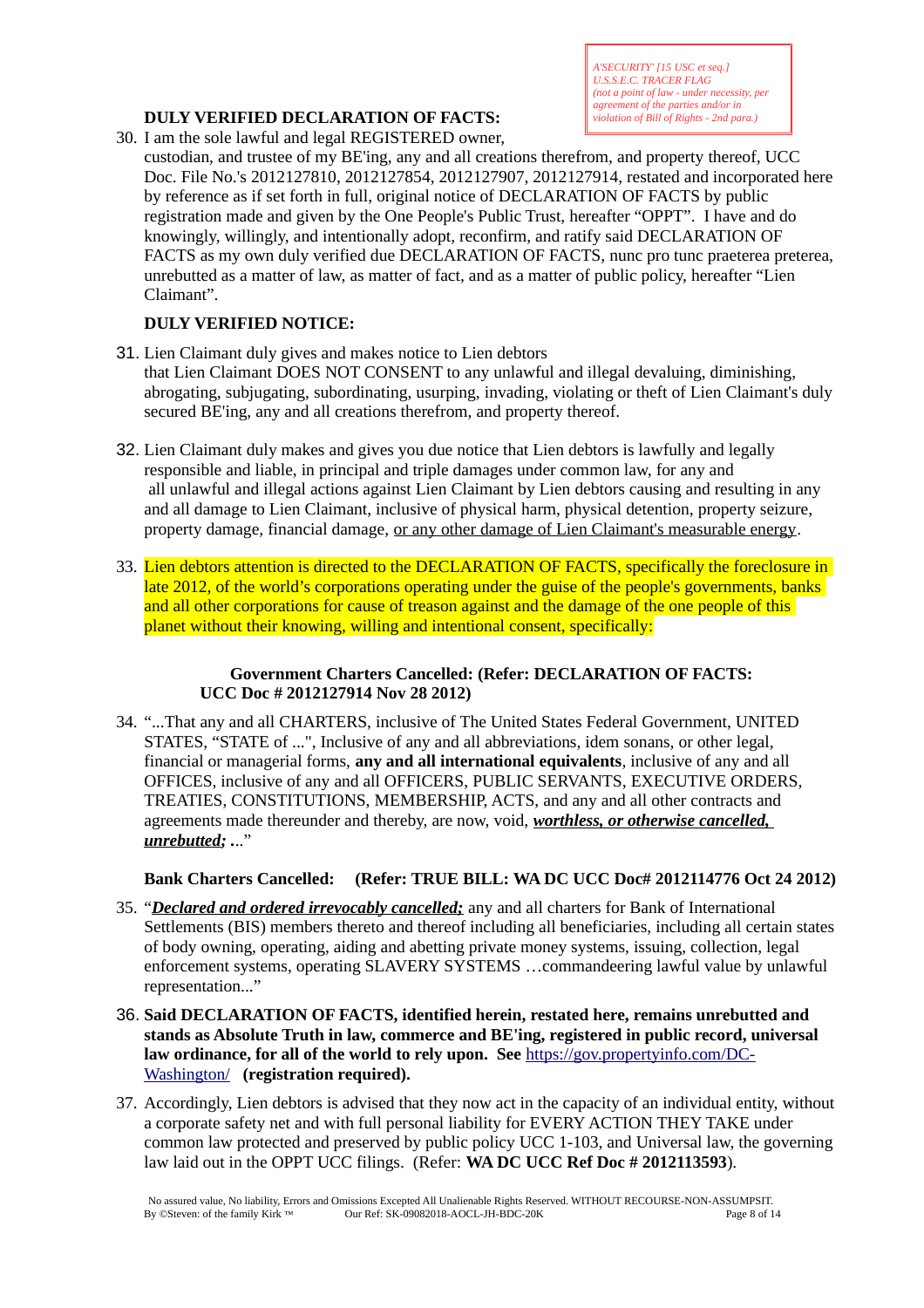38. Further, Lien debtors attention is drawn to **DECLARATION AND ORDER: UCC Doc # 2012096074, Sept.** 09 2012, duly reconfirmed and ratified by COMMERCIAL BILL UCC Doc. No. 2012114586 and TRUE BILL UCC Doc. No.2012 114776 which states:

- 39. Volunteers within the military ... "**to arrest and take into custody** any and all certain states of body, their agents, officers, and other actors, regardless of domicil by choice, **owning, operating, aiding and abetting** private money systems, issuing, collection, legal enforcement systems, operating SLAVERY SYSTEMS against the several states citizens, ...", and "Repossess all private money systems, tracking, transferring, issuing, collection, legal enforcement systems operating SLAVERY SYSTEMS..."
- 40. "...all beings of the creator shall forthwith assist all Public Servants identified herein, **to implement, protect, preserve and complete this ORDER** by all means of the creator and created as stated herein, by, with, and under your full personal liability..."
- 41. Should Lien debtors choose to interact with Lien Claimant privately and individually beyond this date, Lien Claimant's terms and conditions are offered for Lien debtors acceptance, wherein the method of acceptance is clearly defined.
- 42. Lien debtors attention is also drawn to positive benefits that the OPPT filings offer every man or woman. Foreclosed banks cancels debt. Cancelled "government" charters eliminates unlawful taxes, statutory law, all courts etc.
- 43. That NO other man/woman/corporation is above the law or of a fellow sovereign LIVING man or woman.
- 44. THAT to ensure payment is made, this lien is from the father to the seventh generation and payment is to be secured through the notary/commissioner of oaths office named herein.
	- \* All words herein are as Lien Claimant defines them.

Any/all answers to any/all questions that comes in the form of "I was only doing my job" "there are many internet sites and its a template letter (all commercial papers are a template)" "strawman, freeman on the land" "data protection" **will not be accepted** as a reply let alone a reply with substance. Therefore failure to reply as stated will invoke by law a tacit agreement, acquiescence by admission, you absolutely agreements with all my claims and fees for damages and therefore are willingly deceiving every man, woman that the Lien Debtors contract. Any/all correspondences **MUST HAVE FULL DISCLOSURE** if you are using any type of legalese which is prohibited during any and all correspondences.

# **Allegations should you managed to rebut any of the allegations stated herein:**

Any points you manage to rebut will be removed from my allegations, and the remainder kept as my final Affidavit. The result will be Notarised (by a Notary Public)/Commissioner of Oath to become my Statement of Truth, which will not only become THE TRUTH, IN LAW – but will also become **A JUDGEMENT, IN LAW.**

# **Proof of Allegations:**

- Served Noticed Of Interested dated 28<sup>th</sup> JULY 2018 sent by signed for delivery service number GK9584 6955 1GB was delivered and signed for on the  $30<sup>th</sup>$  JULY 2018 with Our Ref: SK-30072018-NOI-JH-BDC-10K.
- Sent with the said Notice of Interest above was evidence as stated below
	- A very recent communication from a solicitor to the **common law court** regarding another corrupt corporation hiding behind the **non existent legal system**.
	- A copy of the unlawful notice left on my private conveyance.
	- The great British mortgage swindle.
	- Banks & Governments which INCLUDES BLABY DISTRICT COUNCIL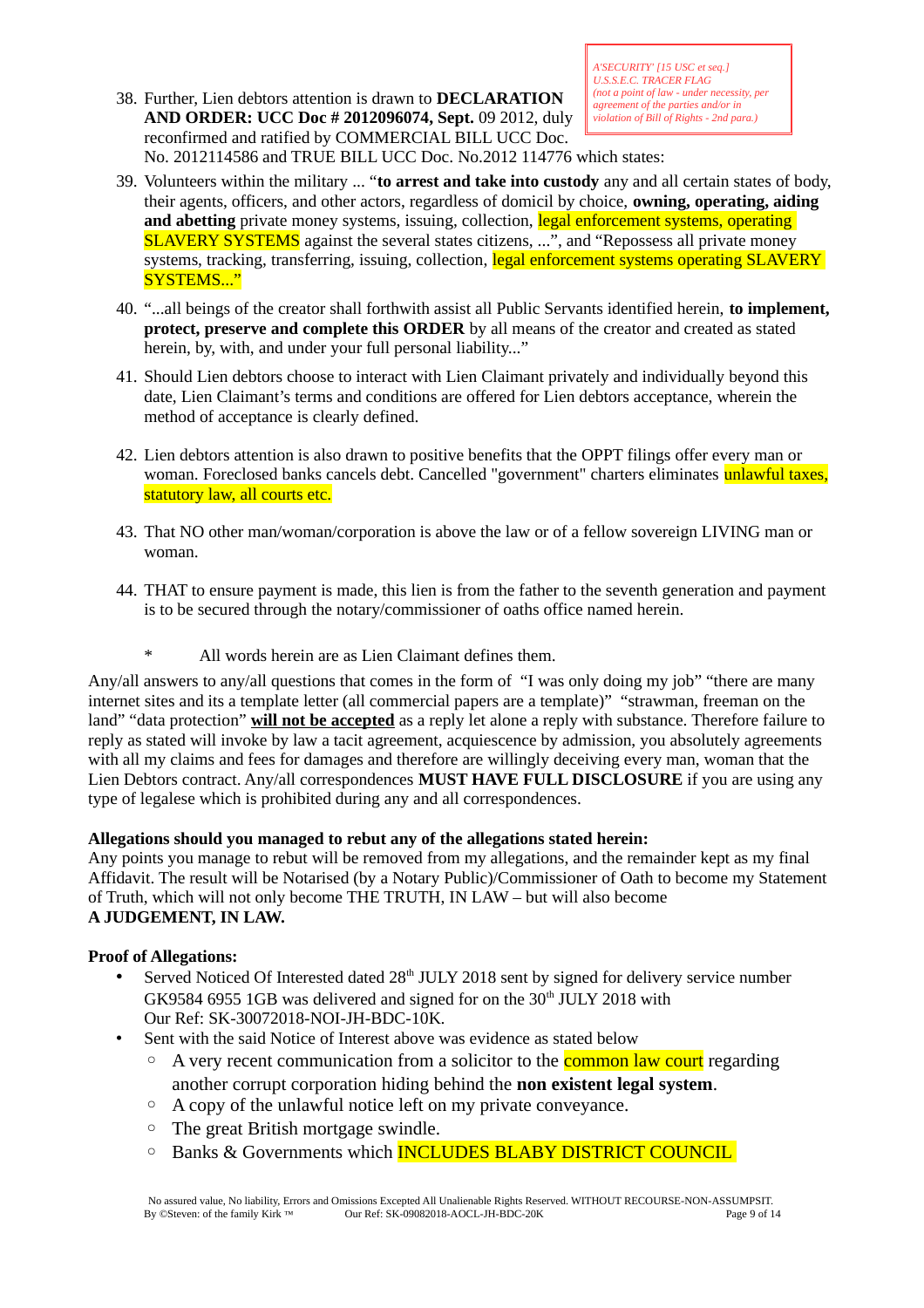FORECLOSED.

- A Cestui Que Vie Trust HIDDEN HISTORY.
- *A'SECURITY' [15 USC et seq.] U.S.S.E.C. TRACER FLAG (not a point of law - under necessity, per agreement of the parties and/or in violation of Bill of Rights - 2nd para.)*

- A Cestui Que Vie 1666
- Personage & Barratry
- Paying Tax Is ILLEGAL
- Prerogative Writ of Mandamus to PIG LOVER DAVID CAMRON & GEORGE COKE SNORTING OSBOURNE.
- Criminal Proceeding against COTTAGER ANTHONY L. BLAIR & GEORGE W BUSH found GUILTY OF WAR CRIMES.
- Link to my YouTube Channel proving my claim. <https://youtu.be/Gqni3av6NkM>
- CCTV evidence of Jo Hewitt was recorded placing a unlawful notice on my private conveyance outside my house parked lawfully on the road and recorded Jo Hewitt taking a number of photographs of what she Jo Hewitt had done.
- CRSS: BIRTH CERTIFICATE FRAUD; CLAUSULA REBUS SIC STANTIBUS already served with<https://kateofgaia.wordpress.com/>

Total proof of my claim that you Jo Hewitt or the corporation, **foreclosed corporation** known as Blaby District Council have absolutely NO AUTHORITY, NO CLAIM, NO JOINDER, NO CONTRACT, NO CONSENT NO ANYTHING over myself the flesh and blood living man and I will not tolerate this corruption and you will be sued for your behaviour in your personal and private capacity unless that is you Jo Hewitt writes an affidavit of your own rebutting all my allegations which is totally un-rebuttable so the chance to do the right thing is well and truly down to you Jo Hewitt or pay your bill as per your own agreement and remain in honour.

This also applies to the corrupt unlawful council tax No contract, No Consent.

Honesty is and always will be the BEST POLICY, just where in all the clauses and sub clauses can you find that in any of your corrupt contracts? The total opposite lies within your contracts and with lies also within non-disclosure, fraud and is totally unlawful. I am and have proved my standing under common law only at all times and you Jo Hewitt have trespassed on my sovereignty my unalienable rights by enforcing foreclosed man made acts and statutes upon myself the flesh and blood living man that does not in any way wish to contract with yourself Jo Hewitt foreclosed Blaby District Council, Julie Lennard foreclosed CEO DVLA, Simon Cole foreclosed Chief Constable Leicestershire Police or the foreclosed corrupt government now or at any time in the future. To which all have been served with a notice and falls on deaf ears every time which is perfectly fine as this invokes the law and a tacit agreement by acquiescence, by you lack of non-response and remaining in silence you absolutely agree with all my allegations and fees for damages.

All corporations are trading in dishonour as per the UCC and are foreclosed therefore willingly defrauding every man woman and child.

Therefore Jo Hewitt by your own actions and admissions and agreements I demand payment in full by return of the agreed amount of ten thousand GBP (£10,000.00) otherwise this will been seen as wilful neglect of duty, high treason, treason, trespass and **misprision of treason** to which I strongly suggest you look at the meaning of these words. Notice to agent is notice to principal not to principal is notice to agent therefore CEO JANE TOMAN is also liable and is added to the claim.

Jo Hewitt has by return to pay the agreed amount of ten thousand GBP (£10,000.00) or has thirty (30) days to rebut all my allegations, failure to pay after thirty (30) days will constitute the default and default conditions being invoked which are explained below.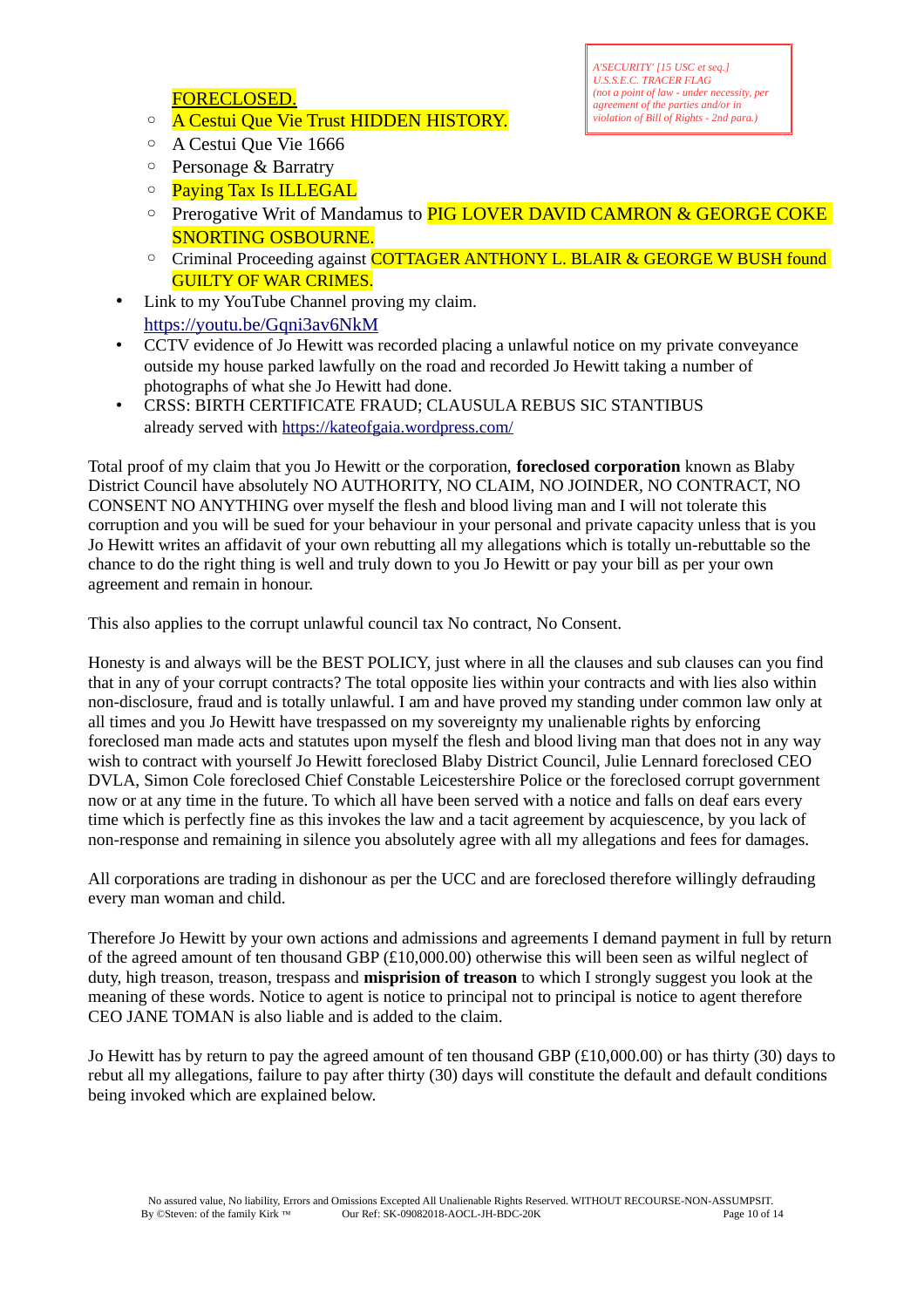# **Ledgering:**

Ledgering for Trespass for the wilful neglect of duty and the Bill of Rights second paragraph, fraud, mortgage fraud, fraud by

misrepresentation, fraud by non-disclosure against Steven: Kirk by Jo Hewitt doing business as a environmental health OFFICER Blaby District Council, described in the "Allegations" above. Damages will be claimed to the value of TEN THOUSAND GBP (£10,000.00) per Lien Debtor

This Affidavit of Obligation Commercial Lien is a security instrument expressing the value of LIEN CLAIMANT'S natural, equitable, unalienable and legal rights of custodianship over all the property, income and assets concerned, nunc-pro-tunc, for the immediate and urgent purposes of preventing any further acts of trespass and/or conversion being committed against LIEN CLAIMANT, as well as facilitating the repudiation of unlawful receivership.

LIEN CLAIMANT hereby charges this instrument a true Bill in commerce in the sum of [the estimated value of properties/interests concerned] TOTAL LIEN VALUE: GBP £20,000.00, TWENTY THOUSAND GBP subject to additional default charges, which are listed below under default and default conditions.

# **Security:**

The Birth Certificate is fraud and is linked to **all legal transactions, mortgages, loans, tax, council tax, etc.,** and it is also **by deceit and misrepresentation a corporations name** which has the IDENTICAL same name as myself the living man that was given to me by my **parents.** Therefore committing any type of fraud by any means is a criminal offence and the damages per attempt to commit any type of fraud is One Million GBP (£1,000,000.00) per Lien Debtor per attempt to commit or has committed fraud of any sort/type by misrepresentation, non-disclosure or otherwise, knowingly or unknowingly. The unlawful notice placed wilfully by Jo Hewitt on my private conveyance and is evidenced carries a ten thousand GBP (£10,000.00) per Lien Debtors in damages. The Sureties for the value of this Commercial Lien are the assets/surety/property utilized to guarantee the payment of this commercial lien is the operational/commercial bonds of each of the Lien Debtors. If the bonds (public liability insurance bond) of the Lien Debtors is/are insufficient for coverage of the payments the assets of the Lien Debtors will be utilized as follows: all the real and moveable property and bank savings accounts of the Lien Debtors except wedding rings, keepsakes, family photographs, diaries, journals, fittings and fixtures, held or administered at Lien Debtors' registered offices etc., and the property normally exempted in the lien process (including survival provisions).

#### **ADDITIONAL SECURITY INTEREST**

In the event of failure to cure default within 90 days, the right to a NON-POSSESSORY (INCUMBIT NECESSITAS PROBANDI POSSESSIONES AD SE PERTINERE (A person in possession is not bound to prove that the possessions belong to him)) Legal Lien will be asserted over the property, income and assets of LIEN DEBTORS, including, without limitation, any and all property, products, proceeds, bank accounts, fittings and fixtures, held or administered at their registered offices and/or their places of residence, until such time that the terms of this lien is satisfied, as a security interest for the outstanding debt to LIEN CLAIMANT. This debt may be assigned to a third party for judicial and/or non-judicial enforcement under private law.

#### **DEFAULT:**

In the event of Lien Debtors' default; should payment in full not be received by Lien Claimant from Lien Debtors within thirty (30) days of notice of said default, **triple damages** (£60,000.00) plus costs will be added to the value of this Commercial Lien and the public liability insurance policies of Lien Debtors may be seized in order to satisfy any remaining value. If this Commercial Lien has not been satisfied in full within ninety (90) days of service, Lien Claimant reserves the right to issue any and all recovery proceedings deemed to be necessary, as well as the right to claim exemplary damages for the commercial injuries caused, which will be charged at **ONE HUNDRED TIMES THE VALUE OF THIS COMMERCIAL LIEN.**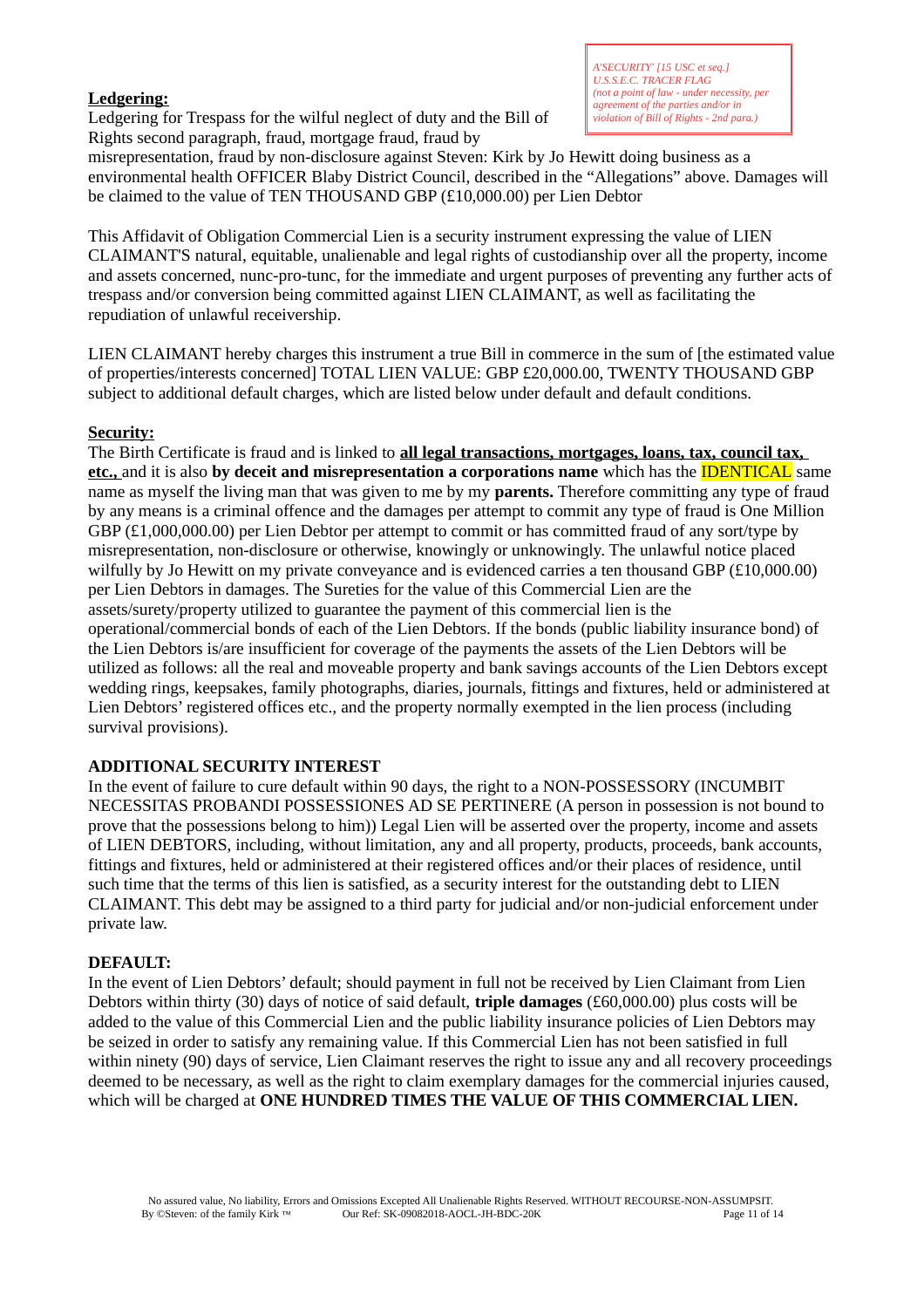### **DEFAULT CONDITIONS:**

LIEN DEBTORS are given thirty (30) days to deliver to LIEN CLAIMANT material evidence in support of an appropriate

point-for-point rebuttal under oath or affirmation of the foregoing allegations or to **repudiate** their invalid appointment. Failure to **repudiate** or rebut with material evidence every allegation made will result in LIEN DEBTORS becoming immediately liable for the payment of Ten Thousand GBP (£10,000.00) [Plus Any Estimated Losses, plus Costs to date] per Lien Debtor following service of NOTICE OF FAULT & OPPORTUNITY TO CURE.

Triple Damages of [Total Losses & Costs x3] will be added to the debt if LIEN DEBTORS' default is not cured by payment in full and repudiation of the invalid appointment within 21 days. In the event that it is not cured within 90 days, LIEN DEBTORS become liable for immediate payment of [Total Losses & Costs x (times)100 + Total Lien Value] following service of FINAL NOTICE OF DEFAULT and the Lien Debtors absolute final admission of guilt.

A claim for damages and/or restitution may be filed in a county court of competent jurisdiction, along with an urgent application for an injunction to be issued ex-parte, relying on this instrument and its related documents as evidence of LIEN DEBTORS' liability for their acts of wilful trespass, fraud, fraud by nondisclosure, fraud by any kind and the financial encumbrance they have incurred as a result.

#### **AFFIRMATION**

I, Steven of the family: Kirk©, in my capacity as Agent in Commerce for STEVEN KIRK (Lien Claimant), and with first hand knowledge of the facts of the matter, hereby affirm upon my own unlimited commercial liability and under penalty of perjury, that I have read all of the contents of pages 1-14 of this Affidavit of Obligation Commercial Lien, and to the very best of my knowledge, I believe that the facts expressed herein are true, correct and complete/certain.

# **The rest of the page is intentionally left blank.**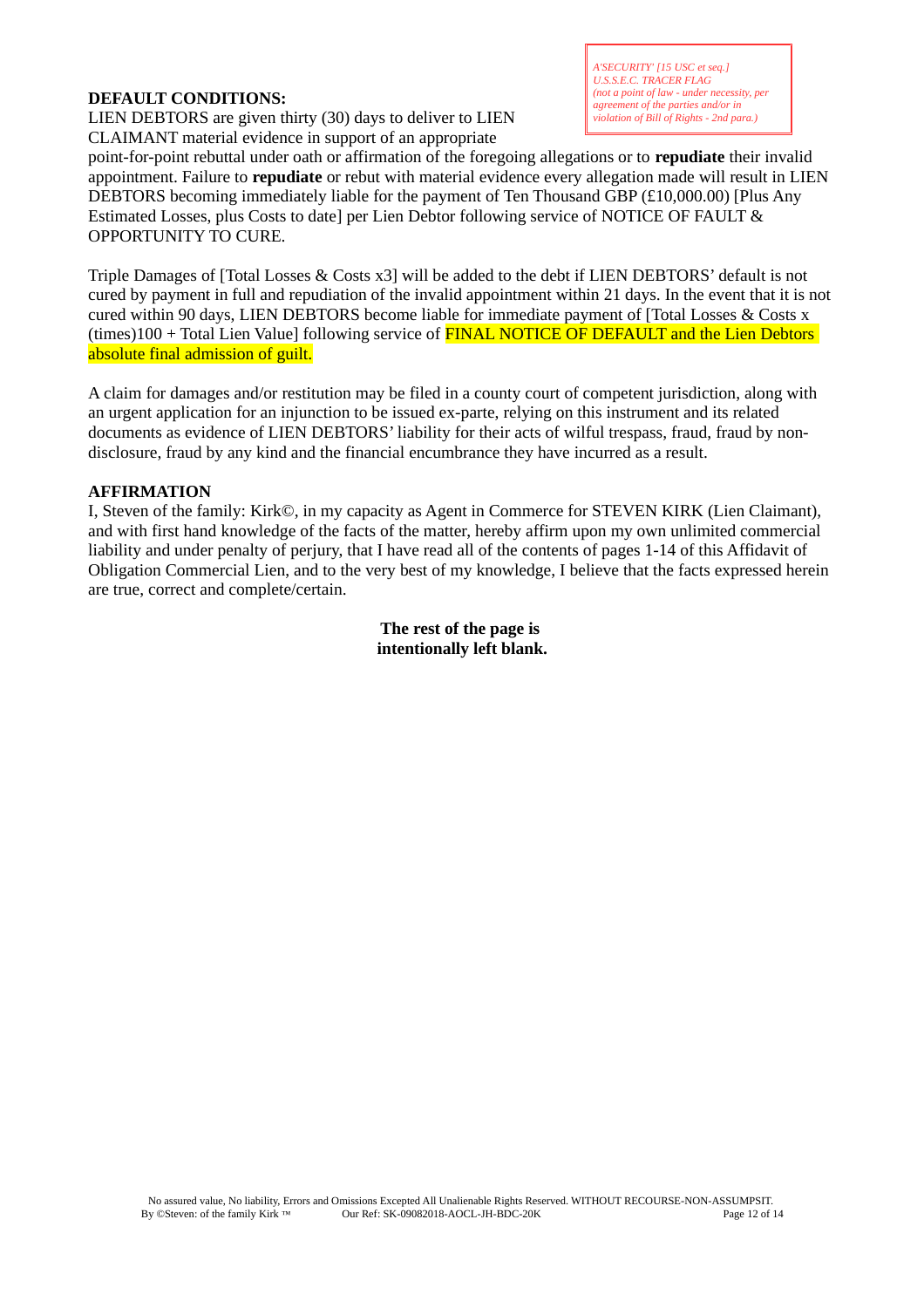*A'SECURITY' [15 USC et seq.] U.S.S.E.C. TRACER FLAG (not a point of law - under necessity, per agreement of the parties and/or in violation of Bill of Rights - 2nd para.)*

In sincerity and honour, without ill-will, prejudice, frivolity, or vexation with clean hands.

By reasonable Accommodation

Crown: DOE (De Facto)\_\_\_\_\_\_\_\_\_\_\_\_\_\_\_\_\_\_\_\_\_\_\_\_

Sovereign: John-Henry [CD](De Jure)\_\_\_\_\_\_\_\_\_\_\_\_\_\_\_\_\_\_

Private Persons Personal Representative [AB]: Christian\_\_\_\_\_\_\_\_\_\_\_\_\_\_\_\_\_\_\_\_\_\_\_\_\_

To JO HEWITT BLABY DISTRICT COUNCIL DESFORD ROAD NARBOROUGH LEICESTER, LE19 2EP Yours Sincerely Registration No: 236643755

By:

 By: Sovereign ©Steven of the family: Kirk Authorized Agent and Representative for STEVEN KIRK™ No assured value, No liability. Errors & Omissions Excepted. All Unalienable Rights Reserved.

#### WITHOUT RECOURSE – NON-ASSUMPSIT

*Calls maybe recorded*

| Thumb Print |                    |
|-------------|--------------------|
|             | 21/02/2018         |
|             |                    |
|             | <b>STEVEN FIRE</b> |
|             |                    |